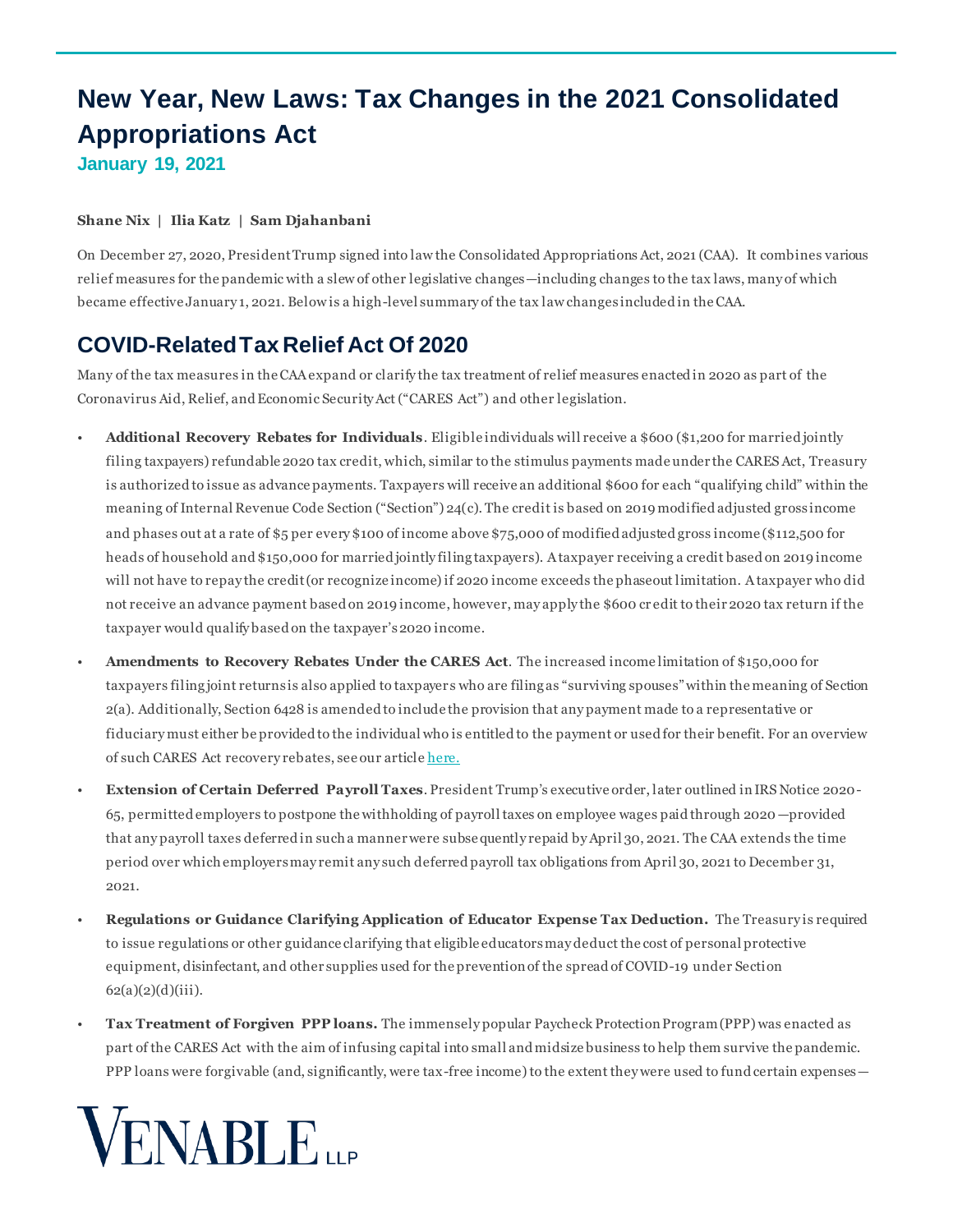mainly payroll. A tax issue that quickly became apparent with respect to forgiven PPP loans was whether otherwise tax deductible business expenses paid with such loans could be deducted. The IRS ultimately ruled that expenses paid with PPP loans were *not* deductible, arguing that to hold otherwise would permit taxpayers to effectively "double -dip" by receiving tax-free income and receiving a tax deduction on top of that. The CAA, however, supersedes the position previously taken by the IRS and clarifies that (i) expenses paid with proceeds from forgiven PPP loans are deductible, (ii) a basis increase is permitted with respect to forgiven loans, and (iii) tax attributes may not be reduced as a result of such loan forgiveness. It is not clear whether the basis increase referenced in the CAA includes outside basis in a flow-through entity such as a partnership or S corporation; the IRS may issue guidance on this point in the future. In Revenue Ruling 2021-2, the IRS subsequently abandoned its prior position and adopted the position taken in the CAA.

- **Tax Treatment of Other Loan and Grant Programs**. The favorable tax treatment described above for forgiven PPP loans has been extended to certain other Small Business Administration (SBA) loans and advances previously enacted under the CARES Act and similar legislation and to the newly enacted grants for shuttered venue operators introduced in the CAA. For more information on shuttered venue operator grants and the second round of PPP loans, see our articl[e here.](https://www.closeupsblog.com/2021/01/new-covid-19-relief-bill-reboots-paycheck-protection-program-and-provides-grants-to-hardest-hit-businesses-in-entertainment/#more-2984)
- **Authority to Waive Certain Information Reporting Requirements**. The CAA gives Treasury discretion to waive information reporting requirements with respect to forgiven covered loans (e.g., PPP loans and other SBA loans) that are excluded from taxable income by virtue of the CARES Act or the CAA. It remains to be seen whether Treasury will issue any formal guidance adopting this position.
- **Emergency Financial Aid Grants**. Qualified emergency financial aid grants that may be awarded to students under the CARES Act are excluded from taxable income. Any grant money received that represents a payment for teaching, research, or other services as a condition for receiving such a grant, however, is not exclud able.
- **Special Rules for Money Purchase Pension Plans**. The CARES Act provided favorable tax treatment to qualified individuals receiving coronavirus-related distributions from eligible retirement plans. Specifically, individuals were permitted to make penalty-free withdrawals and pay the tax liability on such withdrawals over a three-year period or roll the distributions back into the eligible retirement plan without creating a taxable event. The CAA expands the scope of this rule to distributions from money purchase pension plans, effective retroactively as of the enactment date of the CARES Act. It should be noted that the December 31, 2020 deadline to make coronavirus -related distributions from retirement plans under the CARES Act remains in effect.
- **Election to Waive Application of Certain Modifications to Farming Losses**. The CARES Act allowed a five-year carryback for net operating losses (NOLs) arising in the 2018, 2019, and 2020 tax years. Previously, NOL carrybacks had been unavailable to all taxpayers except farmers, who were allowed a two-year carryback. The CAA reconciles these rules and allows farmers to elect to retain a two-year carryback under the old regime rather than electing a five -year carryback under the CARES Act.
- **Election to Terminate the Transfer Period for Qualified Pension Plan Transfers**. The CAA provides relief for sponsors of overfunded defined-benefit pension plans who make qualified transfers under Section 420 to retiree health benefit accounts or retiree life insurance accounts. More specifically, transfers of excess pension assets to retiree health accounts under Section 420 are modified to allow employers to make a one -time election to end any transfers. Such election must be made in either 2020 or 2021.
- **Extension of Credits for Paid Sick and Family Leave.** Employers may receive a tax credit with respect to payroll taxes withheld from wages paid to employees on sick or family leave. Under the Families First Coronavirus Response Act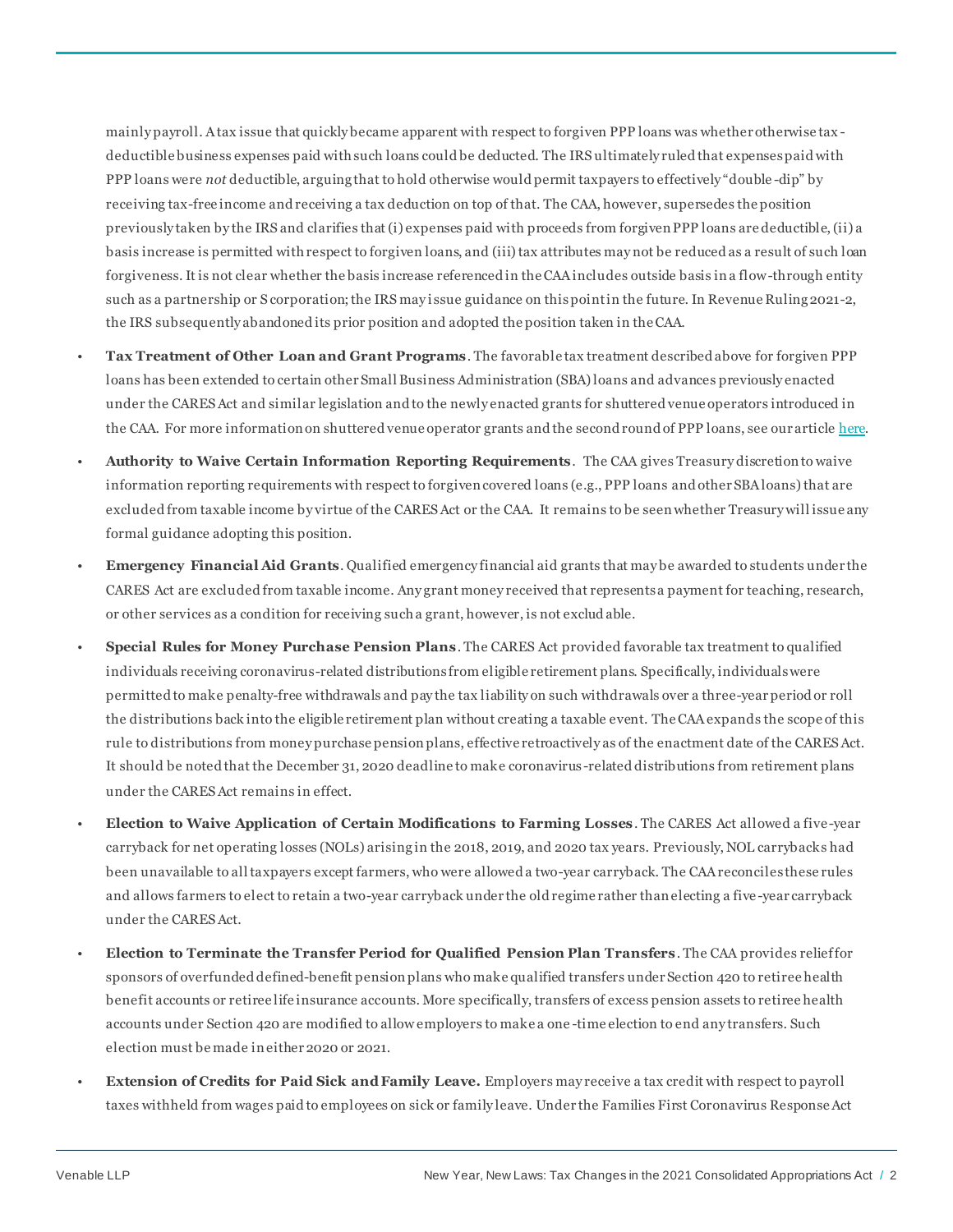(FFCRA), eligible employers were entitled to receive a credit against any payroll taxes withheld with respect to qualified sick leave wages and qualified family leave wages paid during the period beginning April 1, 2020 and ending December 31, 2020. This rule has been extended to qualified wages paid through March 2021.

- **Election to Use Prior Year Net Earnings from Self-Employment.** For purposes of calculating paid sick and family leave credits, self-employed taxpayers are permitted to use their daily average net earnings from 2019 instead of 2020. This provides for a greater potential credit for self-employed taxpayers who may have been financially impacted by the pandemic.
- **Technical Improvements to Credits for Paid Sick and Family Leave**. For purposes of the paid sick and family leave credit, the definition of "qualified wages" is modified to reflect how it is generally defined in the Internal Revenue Code, presumably for the sake of consistency.
- **Employee Retention Credit**
	- Employers may be eligible for a tax credit with respect to Social Secu rity tax withholding on certain wages paid in the first half of 2021. This credit was previously enacted earlier in 2020 as part of the CARES Act, but was set to expire at the end of 2020. Now the credit is available with respect to qualified wages paid through June 30, 2021, and other requirements and thresholds with respect to the credit have also been modified. Employers are eligible for this credit if, in any calendar quarter, they experienced (a) a full or partial suspension of their trade or busine ss as a result of government restrictions in response to COVID-19 or (b) a significant decline (at least 20% when compared to last year) in gross receipts.
	- The credit is equal to 70% of "qualified wages" paid to employees, subject to a limit of \$10,000 per employee per quarter. Thus, the maximum amount of the credit in 2021 is \$14,000 per employee. Qualified wages generally include any wages paid by a business with 500 or fewer employees. Under the CARES Act, employers receiving a PPP loan could not claim the Employee Retention Credit. However, under the CAA, employers that received PPP loans are retroactively eligible for the credit with respect to any wages that were not paid with proceeds from forgiven PPP loans. For an overview of the employee retention credit as initially enacted under the CARES Act, see our articl[e here.](https://www.closeupsblog.com/2020/04/not-entitled-to-a-paycheck-protection-program-loan-payroll-tax-relief-for-the-entertainment-industry-is-on-the-way-under-the-cares-act/)

## **Disaster Tax Relief**

In addition to the various measures in the CAA to help taxpayers affected by the pandemic, the CAA also creates a carveout fo r disaster relief provisions for disasters *other than* the pandemic (Qualified Disasters). In many cases, these provisions provide parity to taxpayers affected by Qualified Disasters (i.e., they extend to such taxpayers the same benefits as provided to individuals affected by the pandemic). The following measures are available to taxpayers affected by Qualified Disasters.

- **Special Disaster-Related Rules for Use of Retirement Funds**. Taxpayers who live in areas affected by Qualified Disasters may make penalty-free withdrawals up to \$100,000 from qualifying retirement accounts. The tax on any such withdrawal may be paid over a three-year period, or, alternatively, the amounts withdrawn may be recontributed to such qualifying retirement accounts.
- **Employee Retention Credit for Employers Affected by Qualified Disasters.** An employee retention credit of 40% of a qualifying wage, subject to an annual limit of \$6,000 per employee, is made available to employers carrying on a trade or business in an area affected by a Qualified Disaster.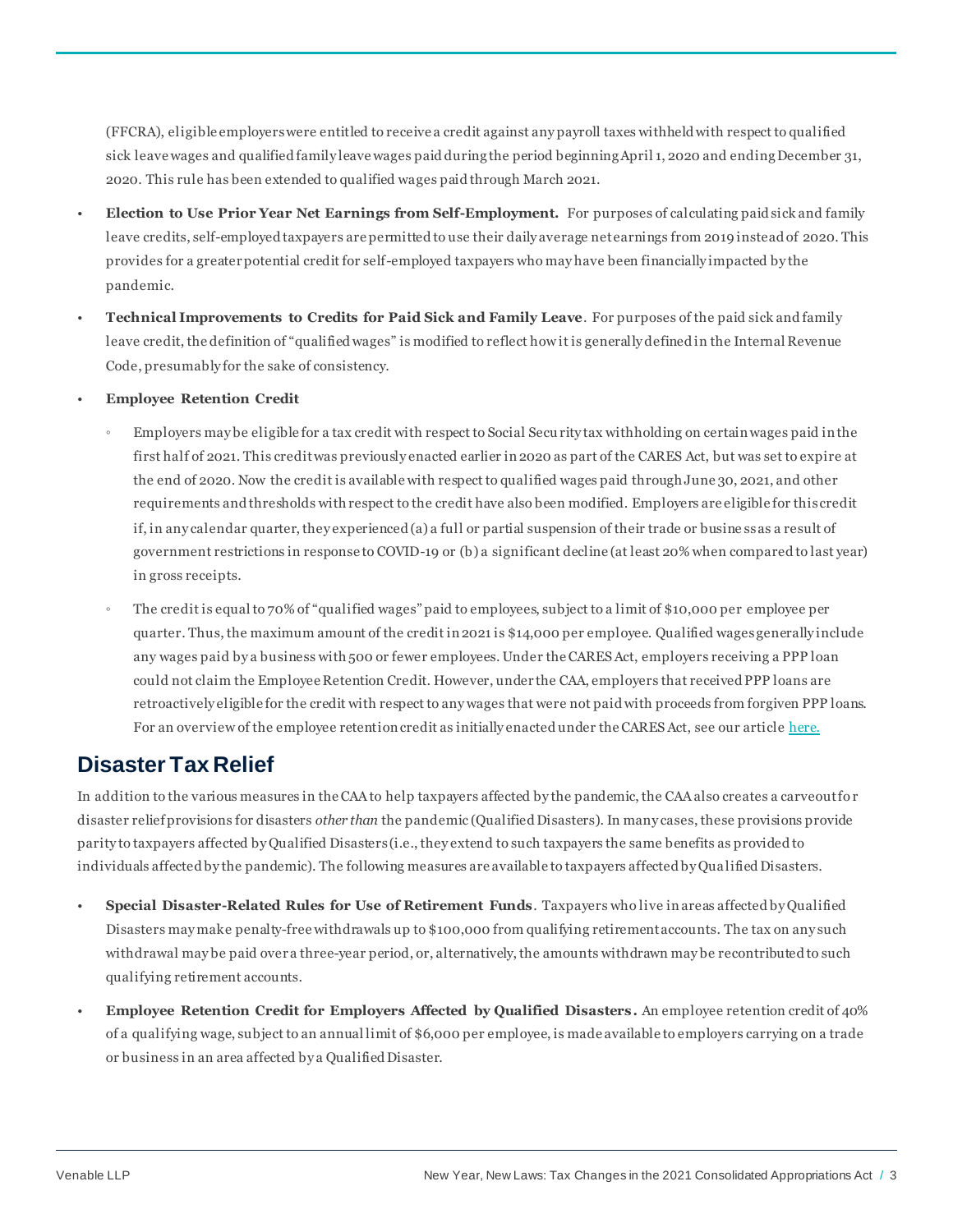- **Other Disaster-Related Tax Relief Provisions.** Corporations are permitted a 100% charitable contribution deduction for any qualifying contributions made to support relief efforts in areas affected by a Qualified Disaster. This is an expansion of the charitable contribution deduction for corporations previously enacted in the CARES Act. Individuals are also permitted to include net disaster losses, calculated under the Section 165(h) casualty loss rules (but with a \$500 floor rather than \$100), as part of their standard deduction.
- **Low-Income Housing Tax Credit.** The state housing credit ceiling under Section 42 is increased for 2021 and 2022 by \$3.50 per resident of an area affected by a Qualifying Disaster.

### **Additional Tax Provisions**

- **Full Deduction for Business Meals Provided by Restaurants.** The 50% deduction for business meals is increased to 100% for expenses incurred from January 1, 2021 through December 31, 2022 for food and beverages provided by a restaurant.
- **Education Expenses**. The deduction for qualified tuition and related expenses under Section 222 is repealed. Income limitations for phaseout of the Lifetime Learning Credit under Section 25A are increased to match the limitations on the American Opportunity Tax Credit.
- **Low-Income Housing Credit.** A 4% floor was established for the applicable percentage used in calculating the lowincome housing credit under Section 42.
- **Alternative Depreciation System.** The 30-year alternative depreciation system for electing real property trades or businesses is extended to property placed in service before January 1, 2018, whereas, under the 2017 Tax Act, this applied only to property placed in service *after* January 1, 2018.
- **Waste Energy Recovery Property Credit.** For tax years 2021 through 2023, the Section 48 investment tax credit is expanded to cover waste energy recovery property, which generates electricity from heat from buildings or equipment.
- **Offshore Wind Facilities Credit.** The Section 48 investment tax credit is extended for electing offshore wind facilities for facilities that begin construction before January 1, 2026.
- **Life Insurance Contracts Minimum Rate Determinations.** The fixed interest rate under Section 7702 is updated such that, going forward, the rate will be tied to certain benchmark interest rates that will be periodically updated.
- **Minimum Age for Pension Distributions During Working Retirement**. The minimum age required under Section 401(a) for certain qualified pension plan distributions to workers and certain construction and building trade workers is lowered to 59 and a half and 55, respectively.
- **Temporary Rule Preventing Partial Pension Plan Termination.** Qualified plans will not be treated as having a partial termination under Section 411(d)(3) during any plan year that includes the period from March 13, 2020 through March 31, 2021, as long as the number of active participants covered by the plan on March 31, 2021, is 80% or more of the number covered on March 13, 2020.
- **Special Rule for Determination of Earned Income**. Taxpayers may use earned income of the taxable year before the tax year beginning in 2020, if it is higher, when calculating the earned income tax credit under Section 32 and additional child tax credit under Section 24(d) for tax year 2020.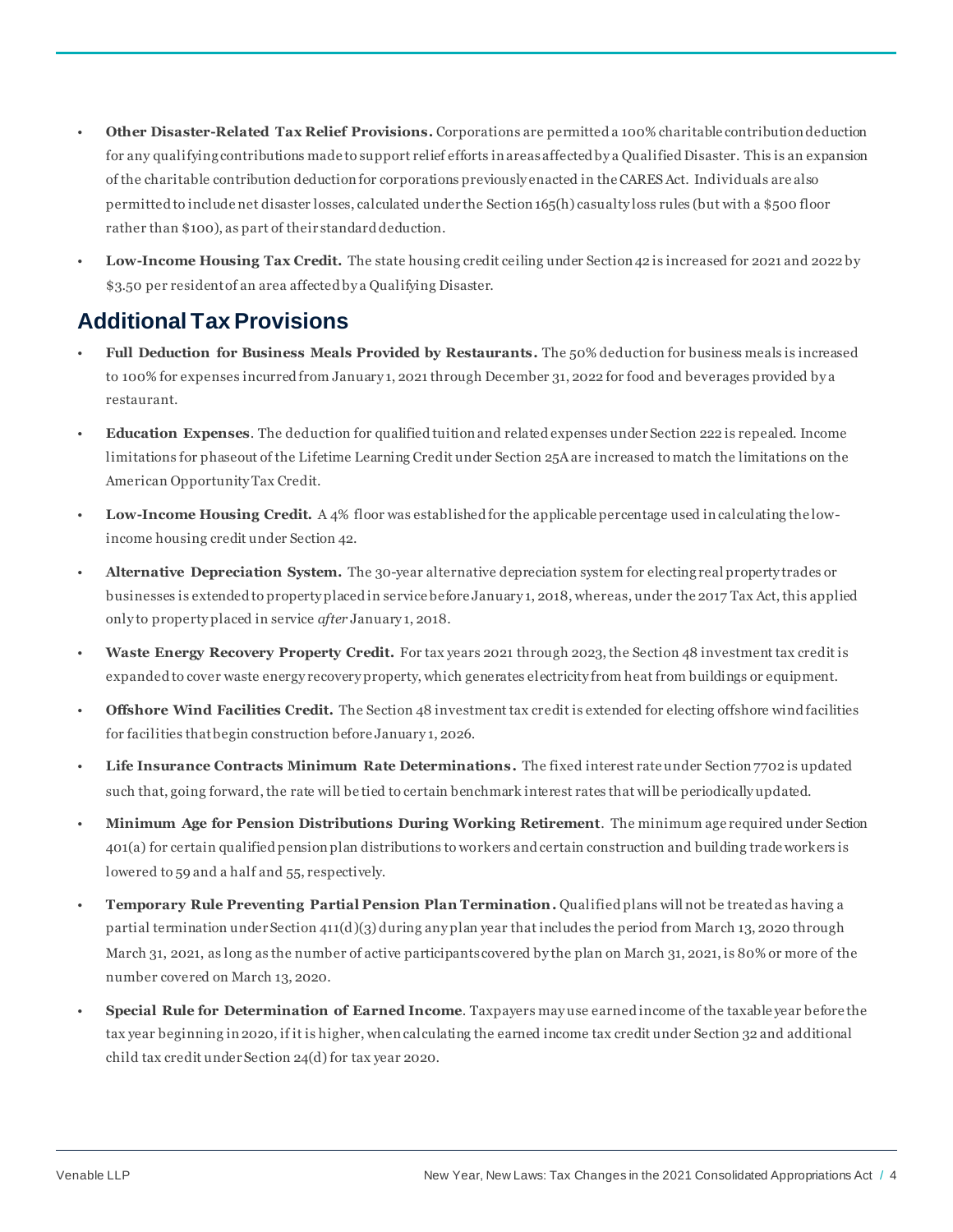- **Health and Dependent Care Flexible Spending Arrangements**. Taxpayers can carry over unused benefits or contributions remaining in a flexible spending arrangement from 2020 to 2021 and from 2021 to 2022. Employers are also allowed to permit employees to make a 2021 midyear prospective modification in contributions amounts.
- **Charitable Contributions Limitations**. The above-the-line \$300 charitable deduction (\$600 if married filing jointly) for taxpayers who itemize deductions is extended through 2021. Additionally, for individuals who itemize and corporations, the rule increasing the limit for charitable contributions to 100% under the CARES Act is extended through 2021.

## **Extensions**

The CAA provides for extensions of various tax provisions (such extensions being between one and five years), and some tax provisions that previously had a sunset date are made permanent.

#### **Permanent**

The following provisions are made permanent:

- **Unreimbursed Medical Expense Deduction.** The deduction floor for unreimbursed medical expenses under Section 213 is permanently adjusted to 7.5% of adjusted gross income (down from 10%).
- **Energy-Efficient Commercial Building Deduction.** The deduction for energy-efficient commercial buildings under Section 179D is made permanent. Furthermore, the standards for what constitutes an energy-efficient commercial building have been adjusted, including a special carveout for California standards. Finally, the maximum amount of the deduction will be adjusted for inflation.
- **First Responder Benefits.** The income exclusion for certain benefits provided to volunteer firefighters and emergency medical responders under Section 139B is made permanent.
- **Railroad Track Maintenance Credit.** The credit for certain qualified railroad track maintenance expenditures under Section 45G is reduced to 40% (from 50%) and made permanent. However, the 50% credit amount will remain with respect to any qualified expenditures incurred before January 1, 2023.
- **Beer, Wine, and Distilled Spirits**. Many provisions with respect to alcohol were made permanent. Federal excise tax rates on beer were reduced. Certain tax credits were enacted for wine. Tax rates for certain low-alcohol wines and meads were reduced. Additionally, the alcohol content level for the definition of "wine" was increased to 16% (from 14%) for purposes of determining the applicable excise tax rate.

### **Extended through 2025**

The following provisions were extended through 2025:

- **CFC Look-Through Rule.** The controlled foreign corporation (CFC) look -through rule under Section 954(c)(6) is extended through 2025. Pursuant to the look-through rule, dividends, interest, rents, and royalties received or accrued by a CFC from a related CFC will not be treated as Subpart F income and, therefore, will not be currently includible as taxable income for U.S. shareholders—provided that the payment from the related CFC is not sourced from Subpart F or effectively connected income.
- **New Markets Tax Credit**. The \$5 million limitation on the New Markets Tax Credit under Section 45D is extended through 2025. This credit provides incentives to invest in low-income communities.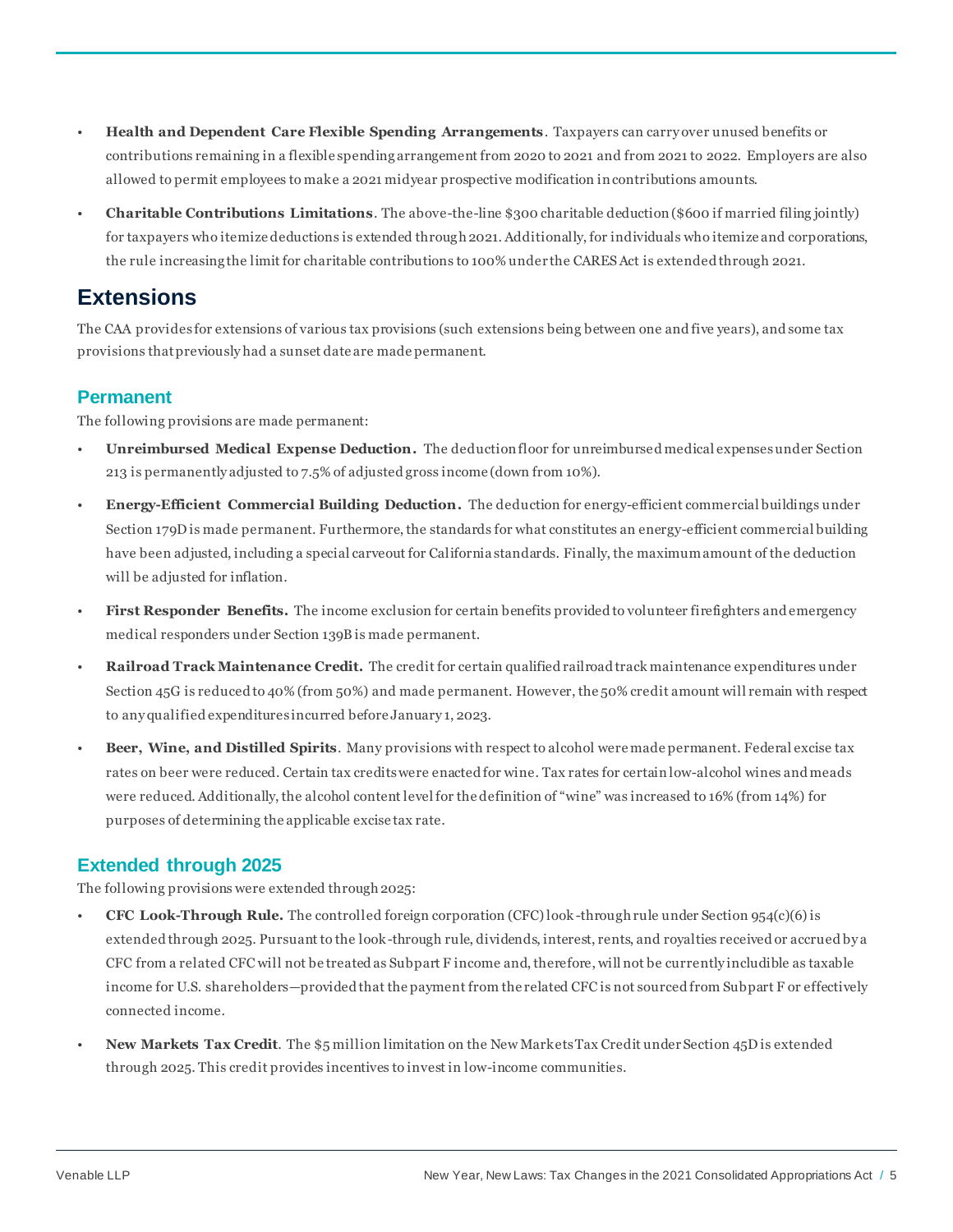- **Work Opportunity Credit.** Wages paid through 2025 may be subject to the Section 51 Work Opportunity Credit, which provides a tax credit to employers for hiring individuals from certain targeted groups facing significant barriers to employment.
- **Discharge of Qualified Principal Residence Indebtedness.** The exclusion from gross income under Section 108(a)(1)(E) for discharge of qualified principal residence indebtedness (e.g., mortgages) is extended through 2025. The maximum amount of such indebtedness eligible for such an exclusion, however, is reduced to \$750,000 (or \$375,000 for a married taxpayer filing separately), down from \$2 million (or \$1 million for a married taxpayer filing separately).
- **Motorsports Entertainment Complex Cost Recovery.** The allowance for a 7-year cost recovery period for motorsports entertainment complexes (as defined in Section 168(i)(15)) is extended through 2025.
- **Expensing for Qualified Productions.** The allowance under Section 181 for the expensing of production costs associated with certain qualified film, television, and theatrical productions (subject to a limit of either \$15 million or \$20 million) is extended through 2025, which may help alleviate certain production company timing difference issues. For more information regarding timing issues with respect to production expenses, see Shane Nix's article [here](https://lalawyer.advanced-pub.com/?issueID=3&pageID=41).
- **Oil Spill Liability Trust Fund Rate.** The Oil Spill Liability Trust Fund financing rate, used to calculate the tax imposed on crude oil and petroleum products under Section 4611, is e xtended through 2025.
- **Empowerment Zone Tax Incentives.** The tax credit under Section 1391 for hiring and retaining employees who live in empowerment zones is extended through 2025. The Section 179 increase for expensing equipment in empowerment zones and the deferral of capital gains with respect to such equipment are terminated.
- **Employer Credit for Medical and Family Leave.** The credit available to employers under Section 45S for wages paid to employees during any period in which such employees are on family and medical leave is extended through 2025.
- **Employer Payments of Student Loans.** The exclusion from employee gross income under Section 127 for certain expenses incurred by the employer for educational assistance to the employee is extended through 2025.
- **Carbon Oxide Sequestration Credit.** Tax credits available under Section 45Q for the capture of carbon oxide are extended through 2025.

#### **Other Extensions**

See the table below for a summary of other extended tax provisions:

| <b>Extension Provision</b>                                                                                                                  | <b>Code Section</b> | <b>Extension Period</b> |
|---------------------------------------------------------------------------------------------------------------------------------------------|---------------------|-------------------------|
| <b>Renewable Resource Credit.</b> The credit for electricity produced from certain<br>renewable resources.                                  | 45                  | Through 2021            |
| <b>Energy Credit.</b> The investment tax credit incentivizing the implementation of<br>solar energy, wind energy, and qualified fuel cells. | 48                  | Through 2023            |
| <b>Qualified Residence Interest.</b> The treatment of qualified mortgage insurance<br>premiums as qualified residence interest.             | $163(h)(3)$ (E)     | Through 2021            |
| <b>Health Insurance Credit.</b> The credit for health insurance costs of eligible<br>individuals.                                           | 35                  | Through 2021            |